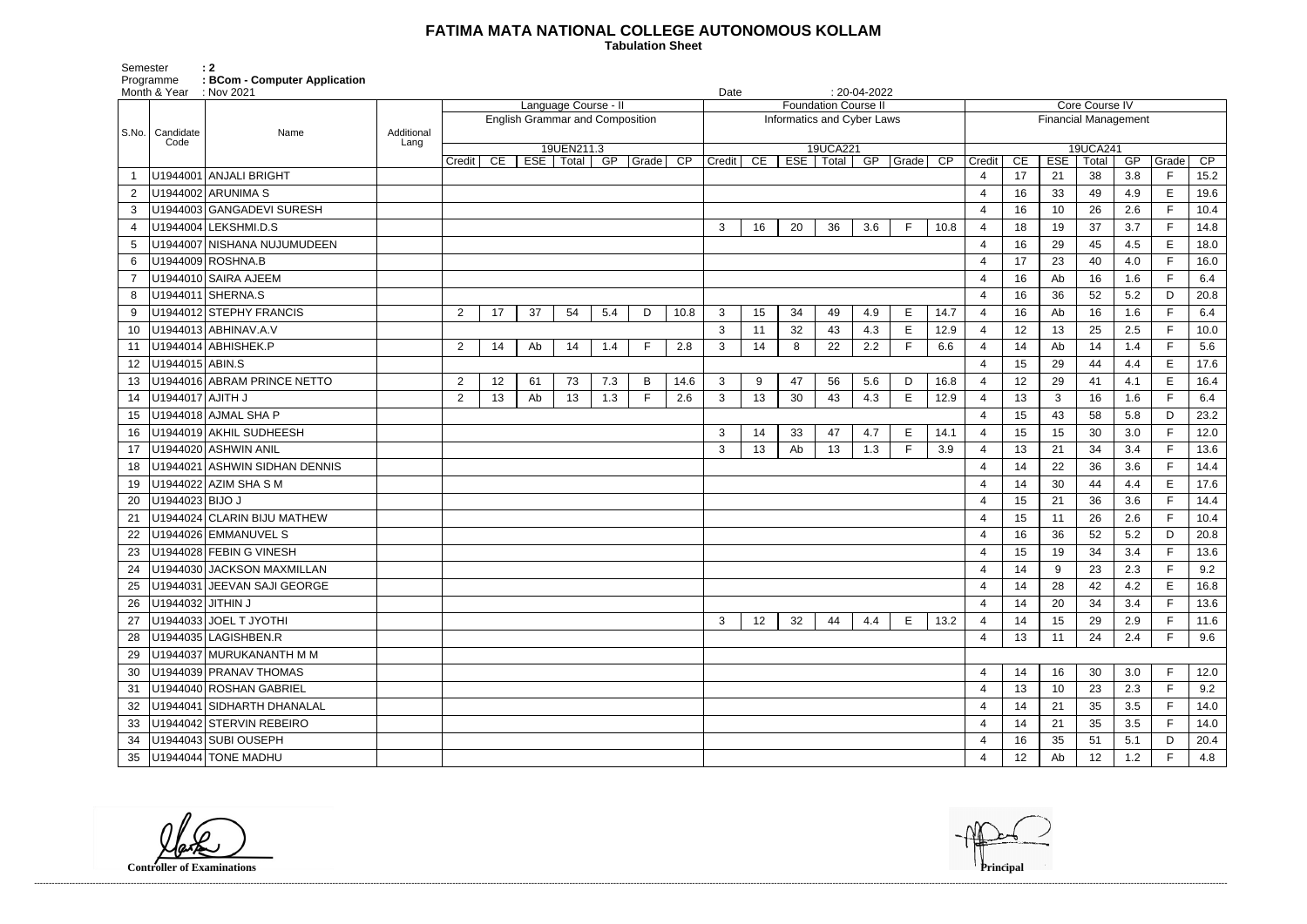|  |                   |                             |            | <b>Foundation Course II</b><br>Language Course - II<br><b>English Grammar and Composition</b><br>Informatics and Cyber Laws |      |     |            |    |                    |    |        |    |      | Core Course IV |    |       |    |                             |      |               |          |     |         |      |
|--|-------------------|-----------------------------|------------|-----------------------------------------------------------------------------------------------------------------------------|------|-----|------------|----|--------------------|----|--------|----|------|----------------|----|-------|----|-----------------------------|------|---------------|----------|-----|---------|------|
|  |                   |                             |            |                                                                                                                             |      |     |            |    |                    |    |        |    |      |                |    |       |    | <b>Financial Management</b> |      |               |          |     |         |      |
|  | S.No.   Candidate | Name                        | Additional |                                                                                                                             |      |     |            |    |                    |    |        |    |      |                |    |       |    |                             |      |               |          |     |         |      |
|  | Code              |                             | Lanc       |                                                                                                                             |      |     | 19UEN211.3 |    |                    |    |        |    |      | 19UCA221       |    |       |    |                             |      |               | 19UCA241 |     |         |      |
|  |                   |                             |            | Credit                                                                                                                      | CE I | ESE | Total I    | GP | <sup>I</sup> Grade | CP | Credit | CE | ESE. | Total          | GP | Grade | CP | Credit                      | - CE | <b>ESE</b>    | Total    | GP  | Grade I | CP.  |
|  |                   | 36   U1944045   WILSON ANIL |            |                                                                                                                             |      |     |            |    |                    |    |        |    |      |                |    |       |    |                             |      | $\rightarrow$ | 32       | 3.2 |         | 12.8 |

**Controller of Examinations**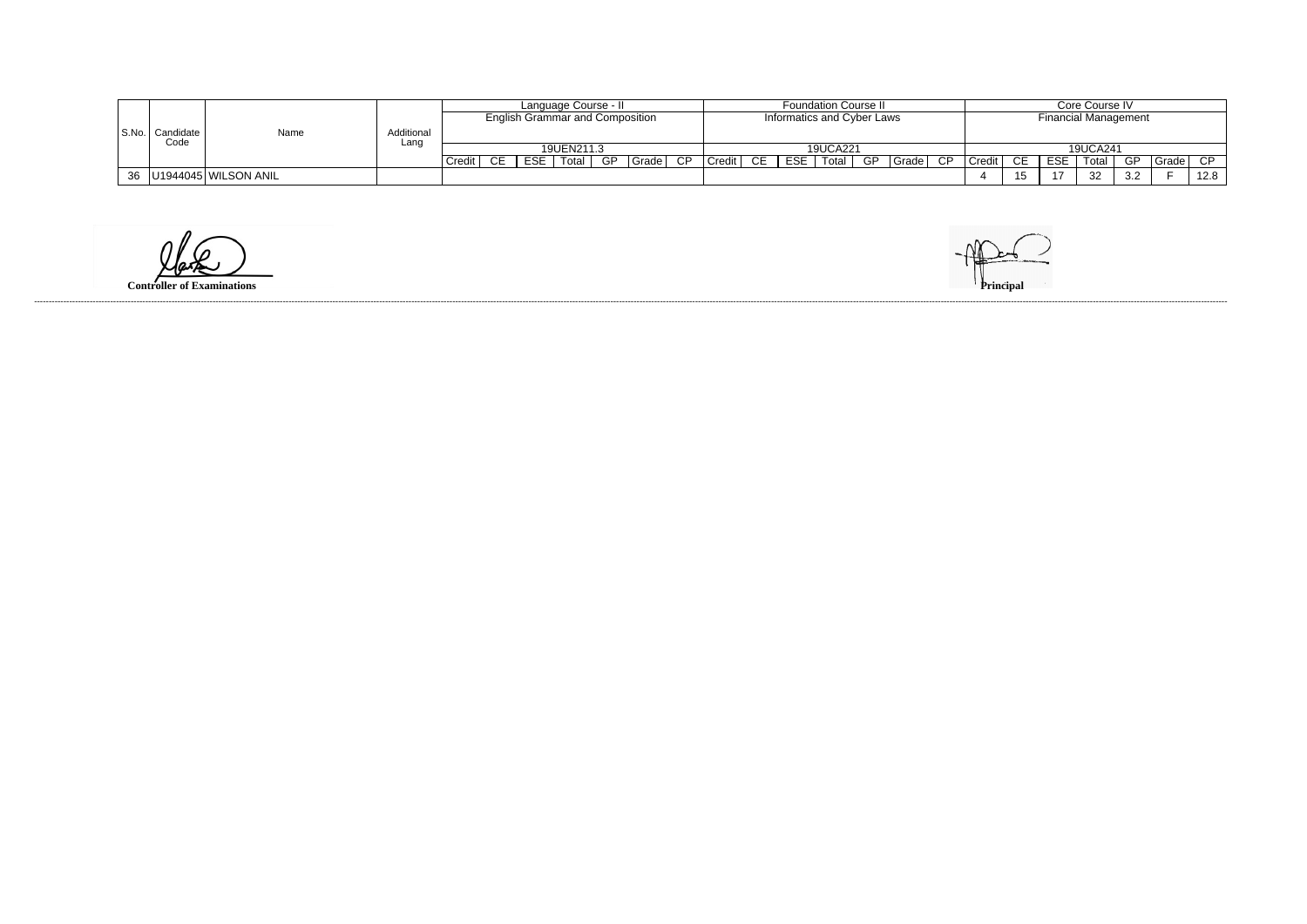|     |                           |                               |            | Core Course V    |    |                          |             |     | Core Course VI |                 |              |    |                |                                      |     |       | <b>Complementary Course II</b> |                             |    |                |             |                 |              |                 |  |
|-----|---------------------------|-------------------------------|------------|------------------|----|--------------------------|-------------|-----|----------------|-----------------|--------------|----|----------------|--------------------------------------|-----|-------|--------------------------------|-----------------------------|----|----------------|-------------|-----------------|--------------|-----------------|--|
|     |                           |                               |            |                  |    | Financial Accounting - I |             |     |                |                 |              |    |                | <b>Business Regulatory Framework</b> |     |       |                                | <b>Business Mathematics</b> |    |                |             |                 |              |                 |  |
|     | S.No.   Candidate<br>Code | Name                          | Additional |                  |    |                          |             |     |                |                 |              |    |                |                                      |     |       |                                |                             |    |                |             |                 |              |                 |  |
|     |                           |                               | Lang       |                  |    |                          | 19UCA242    |     |                |                 |              |    |                | 19UCA243                             |     |       |                                |                             |    |                | 19UCA231    |                 |              |                 |  |
|     |                           | U1944001 ANJALI BRIGHT        |            | Credit           | CE | <b>ESE</b>               | Total<br>37 | GP  | Grade<br>F     | $\overline{CP}$ | Credit       | CE | <b>ESE</b>     | Total                                | GP  | Grade | CP                             | Credit                      | CE |                | ESE   Total | $\overline{GP}$ | $ $ Grade    | $\overline{CP}$ |  |
|     |                           |                               |            | 4                | 16 | 21                       |             | 3.7 | F              | 14.8            | 3            | 14 | 37             | 51                                   | 5.1 | D     | 15.3                           |                             |    |                |             |                 |              |                 |  |
|     |                           | U1944002 ARUNIMA S            |            | 4                | 14 | 18                       | 32          | 3.2 | F.             | 12.8            | 3            | 13 | 32             | 45                                   | 4.5 | E     | 13.5                           |                             |    |                |             |                 |              |                 |  |
| 3   |                           | U1944003 GANGADEVI SURESH     |            | 4                | 16 | 12                       | 28          | 2.8 |                | 11.2            | 3            | 14 | 16             | 30                                   | 3.0 | E     | 9.0                            |                             |    |                |             |                 |              |                 |  |
| 4   |                           | U1944004 LEKSHMI.D.S          |            | $\overline{4}$   | 16 | 16                       | 32          | 3.2 | E              | 12.8            |              |    |                |                                      |     |       |                                |                             |    |                |             |                 |              |                 |  |
| 5   |                           | U1944007 NISHANA NUJUMUDEEN   |            |                  |    |                          |             |     |                |                 |              |    |                |                                      |     |       |                                | 3                           | 15 | Ab             | 15          | 1.5             | F.           | 4.5             |  |
| 6   |                           | U1944009 ROSHNA.B             |            |                  |    |                          |             |     |                |                 |              |    |                |                                      |     |       |                                |                             |    |                |             |                 |              |                 |  |
|     |                           | U1944010 SAIRA AJEEM          |            |                  |    |                          |             |     |                |                 |              |    |                |                                      |     |       |                                | 3                           | 16 | Ab             | 16          | 1.6             | E            | 4.8             |  |
| 8   |                           | U1944011 SHERNA.S             |            |                  |    |                          |             |     |                |                 | 3            | 14 | 41             | 55                                   | 5.5 | D     | 16.5                           |                             |    |                |             |                 |              |                 |  |
| 9   |                           | U1944012 STEPHY FRANCIS       |            | 4                | 18 | Ab                       | 18          | 1.8 | F              | 7.2             |              |    |                |                                      |     |       |                                |                             |    |                |             |                 |              |                 |  |
| 10  |                           | U1944013 ABHINAV.A.V          |            |                  |    |                          |             |     |                |                 |              |    |                |                                      |     |       |                                |                             |    |                |             |                 |              |                 |  |
| 11  |                           | U1944014 ABHISHEK.P           |            | 4                | 14 | 4                        | 18          | 1.8 | F.             | 7.2             | 3            | 13 |                | 14                                   | 1.4 | F     | 4.2                            | $\mathbf{3}$                | 10 | Ab             | 10          | 1.0             | F.           | 3.0             |  |
| 12  | U1944015 ABIN.S           |                               |            |                  |    |                          |             |     |                |                 |              |    |                |                                      |     |       |                                |                             |    |                |             |                 |              |                 |  |
| 13  |                           | U1944016 ABRAM PRINCE NETTO   |            | 4                | 11 | $\overline{7}$           | 18          | 1.8 | F              | 7.2             | 3            | 10 | 32             | 42                                   | 4.2 | E     | 12.6                           | 3                           | 12 | $\mathbf 0$    | 12          | 1.2             | E            | 3.6             |  |
| 14  | U1944017 AJITH J          |                               |            | $\overline{4}$   | 14 | $\overline{1}$           | 15          | 1.5 | F              | 6.0             | 3            | 13 | $\overline{2}$ | 15                                   | 1.5 | F     | 4.5                            | 3                           | 15 | Ab             | 15          | 1.5             | F            | 4.5             |  |
| 15  |                           | U1944018 AJMAL SHA P          |            |                  |    |                          |             |     |                |                 | 3            | 15 | 39             | 54                                   | 5.4 | D     | 16.2                           |                             |    |                |             |                 |              |                 |  |
| 16  |                           | U1944019 AKHIL SUDHEESH       |            |                  |    |                          |             |     |                |                 | 3            | 13 | 3              | 16                                   | 1.6 | F     | 4.8                            |                             |    |                |             |                 |              |                 |  |
| 17  |                           | U1944020 ASHWIN ANIL          |            | 4                | 13 | 4                        | 17          | 1.7 | F              | 6.8             | 3            | 13 | 5              | 18                                   | 1.8 | F     | 5.4                            | 3                           | 13 | Ab             | 13          | 1.3             | $\mathsf{F}$ | 3.9             |  |
| 18  |                           | U1944021 ASHWIN SIDHAN DENNIS |            | 4                | 14 | 5                        | 19          | 1.9 | F              | 7.6             | $\mathbf{3}$ | 14 | 20             | 34                                   | 3.4 | E     | 10.2                           | 3                           | 17 | 6              | 23          | 2.3             | E            | 6.9             |  |
| 19  |                           | U1944022 AZIM SHA S M         |            | $\overline{4}$   | 14 | 32                       | 46          | 4.6 | E              | 18.4            |              |    |                |                                      |     |       |                                |                             |    |                |             |                 |              |                 |  |
| 20  | U1944023 BIJO J           |                               |            |                  |    |                          |             |     |                |                 |              |    |                |                                      |     |       |                                | 3                           | 16 | 22             | 38          | 3.8             | F            | 11.4            |  |
| 21  |                           | U1944024 CLARIN BIJU MATHEW   |            | 4                | 15 | 30                       | 45          | 4.5 | E              | 18.0            |              |    |                |                                      |     |       |                                |                             |    |                |             |                 |              |                 |  |
| 22  |                           | U1944026 EMMANUVEL S          |            | $\boldsymbol{4}$ | 18 | 35                       | 53          | 5.3 | D              | 21.2            |              |    |                |                                      |     |       |                                |                             |    |                |             |                 |              |                 |  |
| 23  |                           | U1944028 FEBIN G VINESH       |            |                  |    |                          |             |     |                |                 |              |    |                |                                      |     |       |                                | 3                           | 13 | $\overline{7}$ | 20          | 2.0             | F.           | 6.0             |  |
| 24  |                           | U1944030 JACKSON MAXMILLAN    |            | 4                | 13 | 30                       | 43          | 4.3 | E              | 17.2            |              |    |                |                                      |     |       |                                |                             |    |                |             |                 |              |                 |  |
| 25  |                           | U1944031 JEEVAN SAJI GEORGE   |            |                  |    |                          |             |     |                |                 |              |    |                |                                      |     |       |                                |                             |    |                |             |                 |              |                 |  |
| 26  | U1944032 JITHIN J         |                               |            | 4                | 15 | 32                       | 47          | 4.7 | Е              | 18.8            |              |    |                |                                      |     |       |                                |                             |    |                |             |                 |              |                 |  |
| 27  |                           | U1944033 JOEL T JYOTHI        |            | 4                | 13 | 20                       | 33          | 3.3 |                | 13.2            | 3            | 13 | 13             | 26                                   | 2.6 | E     | 7.8                            | 3                           | 12 | $\overline{7}$ | 19          | 1.9             | $\mathsf{F}$ | 5.7             |  |
| 28  |                           | U1944035 LAGISHBEN.R          |            | 4                | 13 | 32                       | 45          | 4.5 | Е              | 18.0            |              |    |                |                                      |     |       |                                |                             |    |                |             |                 |              |                 |  |
| 29  |                           | U1944037 MURUKANANTH M M      |            |                  |    |                          |             |     |                |                 |              |    |                |                                      |     |       |                                | 3                           | 16 | 16             | 32          | 3.2             | E            | 9.6             |  |
| -30 |                           | U1944039 PRANAV THOMAS        |            |                  |    |                          |             |     |                |                 |              |    |                |                                      |     |       |                                |                             |    |                |             |                 |              |                 |  |
| 31  |                           | U1944040 ROSHAN GABRIEL       |            |                  |    |                          |             |     |                |                 |              |    |                |                                      |     |       |                                | 3                           | 12 |                | 13          | 1.3             |              | 3.9             |  |
| 32  |                           | U1944041 SIDHARTH DHANALAL    |            |                  |    |                          |             |     |                |                 |              |    |                |                                      |     |       |                                | 3                           | 13 | 16             | 29          | 2.9             | E            | 8.7             |  |
| 33  |                           | U1944042 STERVIN REBEIRO      |            |                  |    |                          |             |     |                |                 |              |    |                |                                      |     |       |                                | 3                           | 13 | 10             | 23          | 2.3             | F.           | 6.9             |  |
| 34  |                           | U1944043 SUBI OUSEPH          |            |                  |    |                          |             |     |                |                 | 3            | 14 | 40             | 54                                   | 5.4 | D     | 16.2                           | 3                           | 16 | $\overline{7}$ |             | 2.3             | F.           | 6.9             |  |
|     |                           |                               |            |                  |    |                          |             |     |                |                 |              |    |                |                                      |     |       |                                |                             |    |                | 23          |                 | F.           |                 |  |
| 35  |                           | U1944044 TONE MADHU           |            | 4                | 12 | Ab                       | 12          | 1.2 | F.             | 4.8             | 3            | 11 | Ab             | 11                                   | 1.1 | F.    | 3.3                            | 3                           | 13 | Ab             | 13          | 1.3             |              | 3.9             |  |

**Controller of Examinations Principal**

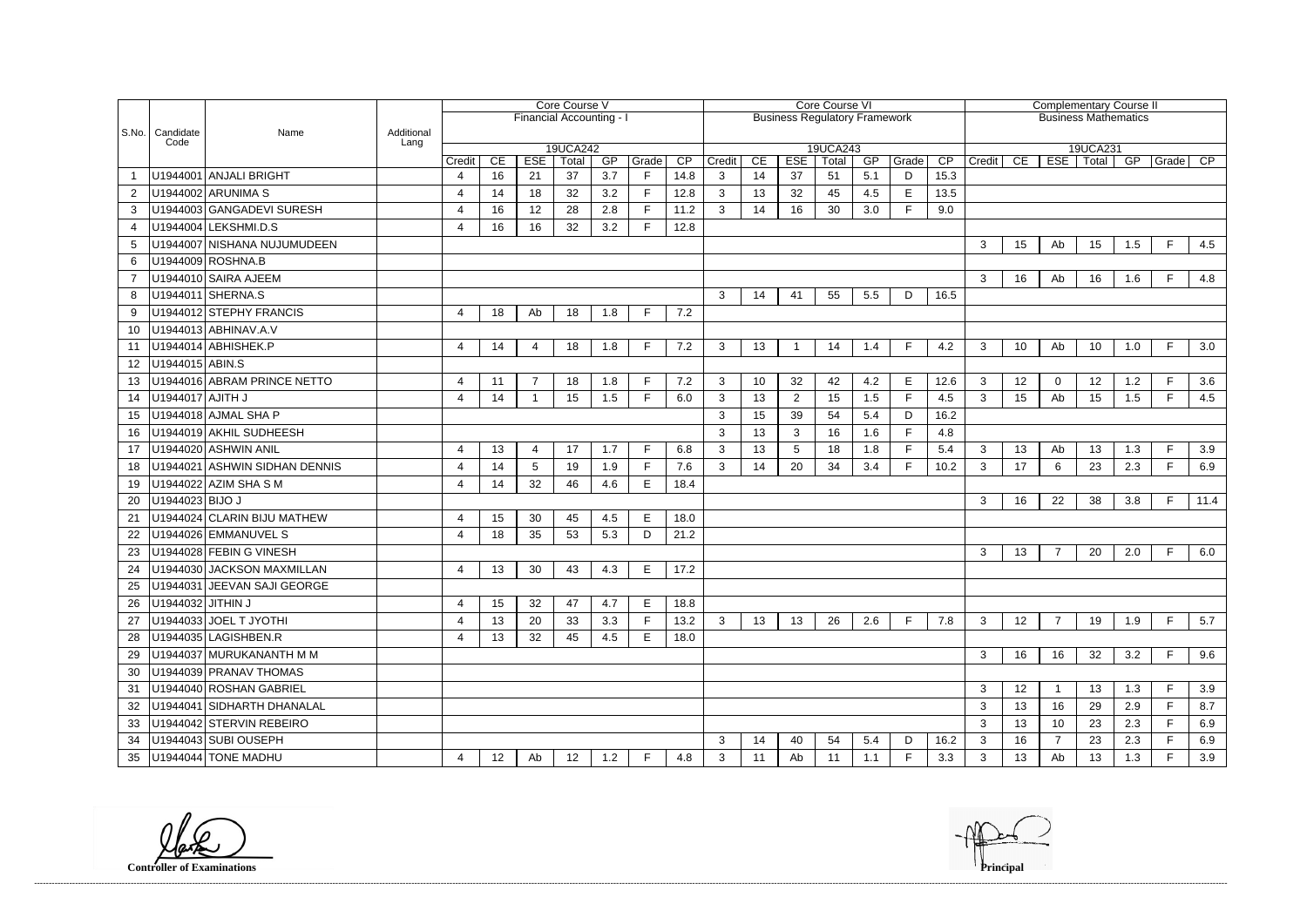|    |                                     | Core Course V |                          |       |    |            |          | Core Course VI |                                      |      |        |           |            |          | Complementary Course II |                             |      |        |        |            |          |      |       |     |
|----|-------------------------------------|---------------|--------------------------|-------|----|------------|----------|----------------|--------------------------------------|------|--------|-----------|------------|----------|-------------------------|-----------------------------|------|--------|--------|------------|----------|------|-------|-----|
|    |                                     |               | Financial Accounting - I |       |    |            |          |                | <b>Business Regulatory Framework</b> |      |        |           |            |          |                         | <b>Business Mathematics</b> |      |        |        |            |          |      |       |     |
|    | S.No.   Candidate  <br>Name<br>Code | Additional    |                          |       |    |            |          |                |                                      |      |        |           |            |          |                         |                             |      |        |        |            |          |      |       |     |
|    |                                     |               | Lanc                     |       |    |            | 19UCA242 |                |                                      |      |        |           |            | 19UCA243 |                         |                             |      |        |        |            | 19UCA231 |      |       |     |
|    |                                     |               |                          | Credi | ົ⊏ | <b>ESE</b> | Total    | GP.            | Grade I                              | CP   | Credit | <b>CE</b> | <b>ESE</b> | Total    | GP                      | Grade <sub>1</sub>          | CP   | Credit | $\cap$ | <b>ESE</b> | Total    | - GP | Grade | CP. |
| 36 | U1944045 WILSON ANIL                |               |                          |       |    | 35         | 50       | 5.0            |                                      | 20.0 |        |           | 28         | 43       | 4.ა                     |                             | 12.9 |        |        |            |          |      |       |     |

**Controller of Examinations**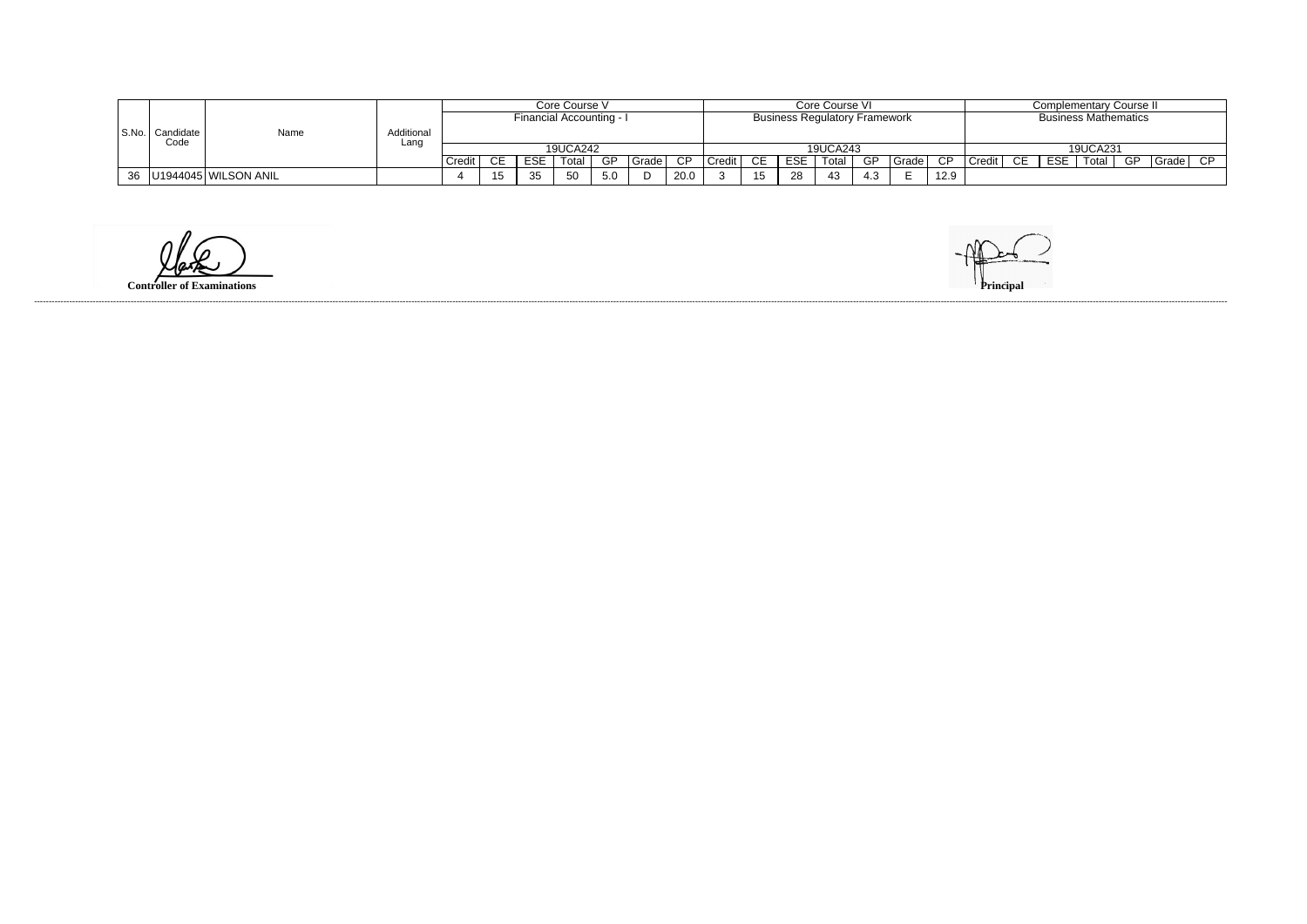| S.No.          | Candidate<br>Code | Name                          | Additional<br>Lang | Total                    | <b>SCPA</b>              | Grade | Result            |
|----------------|-------------------|-------------------------------|--------------------|--------------------------|--------------------------|-------|-------------------|
| $\mathbf 1$    |                   | U1944001 ANJALI BRIGHT        |                    |                          |                          | F     | <b>FAILED</b>     |
| 2              |                   | U1944002 ARUNIMA S            |                    | $\overline{\phantom{0}}$ | $\overline{\phantom{0}}$ | F     | <b>FAILED</b>     |
| 3              |                   | U1944003 GANGADEVI SURESH     |                    | ä,                       | ä,                       | F     | <b>FAILED</b>     |
| 4              |                   | U1944004 LEKSHMI.D.S          |                    | ÷,                       | ÷,                       | F     | <b>FAILED</b>     |
| 5              |                   | U1944007 NISHANA NUJUMUDEEN   |                    | 95.3                     | 4.33                     | E     | <b>PASSED</b>     |
| 6              |                   | U1944009 ROSHNA.B             |                    |                          |                          | F     | <b>FAILED</b>     |
| $\overline{7}$ |                   | U1944010 SAIRA AJEEM          |                    | 101.8                    | 3.92                     | F     | <b>PASSED</b>     |
| 8              | U1944011          | SHERNA.S                      |                    | 95.3                     | 5.02                     | D     | <b>PASSED</b>     |
| 9              |                   | U1944012 STEPHY FRANCIS       |                    | 113.4                    | 3.54                     | F     | PASSED            |
| 10             |                   | U1944013 ABHINAV.A.V          |                    | $\overline{\phantom{a}}$ | $\blacksquare$           | F     | <b>FAILED</b>     |
| 11             |                   | U1944014 ABHISHEK.P           |                    |                          |                          | F     | <b>FAILED</b>     |
| 12             | U1944015 ABIN.S   |                               |                    | 98.7                     | 5.19                     | D     | <b>PASSED</b>     |
| 13             |                   | U1944016 ABRAM PRINCE NETTO   |                    | $\blacksquare$           | ä,                       | F     | <b>FAILED</b>     |
| 14             | U1944017 AJITH J  |                               |                    | $\overline{a}$           | ÷.                       | F     | <b>FAILED</b>     |
| 15             |                   | U1944018 AJMAL SHA P          |                    | 110.1                    | 5.79                     | D     | <b>PASSED</b>     |
| 16             |                   | U1944019 AKHIL SUDHEESH       |                    |                          |                          | F     | <b>FAILED</b>     |
| 17             |                   | U1944020 ASHWIN ANIL          |                    |                          | ÷,                       | F     | <b>FAILED</b>     |
| 18             |                   | U1944021 ASHWIN SIDHAN DENNIS |                    | ÷,                       | ÷,                       | F     | <b>FAILED</b>     |
| 19             |                   | U1944022 AZIM SHA S M         |                    | 96.4                     | 5.07                     | D     | PASSED            |
| 20             | U1944023 BIJO J   |                               |                    | $\blacksquare$           | ÷,                       | F     | <b>FAILED</b>     |
| 21             | U1944024          | <b>CLARIN BIJU MATHEW</b>     |                    |                          | ÷,                       | F     | <b>FAILED</b>     |
| 22             |                   | U1944026 EMMANUVEL S          |                    | 117.2                    | 5.10                     | D     | <b>PASSED</b>     |
| 23             |                   | U1944028 FEBIN G VINESH       |                    |                          | $\overline{\phantom{0}}$ | F     | <b>FAILED</b>     |
| 24             |                   | U1944030 JACKSON MAXMILLAN    |                    | $\blacksquare$           | ÷.                       | F     | <b>FAILED</b>     |
| 25             |                   | U1944031 JEEVAN SAJI GEORGE   |                    | 108.4                    | 5.71                     | D     | $\mathsf{PASSED}$ |
| 26             | U1944032 JITHIN J |                               |                    |                          |                          | F     | <b>FAILED</b>     |
| 27             |                   | U1944033 JOEL T JYOTHI        |                    |                          | $\overline{\phantom{0}}$ | F     | <b>FAILED</b>     |
| 28             |                   | U1944035 LAGISHBEN.R          |                    |                          |                          | F     | <b>FAILED</b>     |
| 29             |                   | U1944037 MURUKANANTH M M      |                    |                          |                          | F.    | <b>FAILED</b>     |
| 30             |                   | U1944039 PRANAV THOMAS        |                    | $\blacksquare$           | $\overline{\phantom{0}}$ | F     | <b>FAILED</b>     |
| 31             |                   | U1944040 ROSHAN GABRIEL       |                    |                          |                          | F     | <b>FAILED</b>     |
| 32             |                   | U1944041 SIDHARTH DHANALAL    |                    |                          |                          | F     | <b>FAILED</b>     |
| 33             |                   | U1944042 STERVIN REBEIRO      |                    |                          |                          | F     | <b>FAILED</b>     |
| 34             |                   | U1944043 SUBI OUSEPH          |                    |                          | ۰                        | F.    | <b>FAILED</b>     |
| 35             |                   | U1944044 TONE MADHU           |                    |                          | -                        | F     | <b>FAILED</b>     |

**Controller of Examinations Principal**